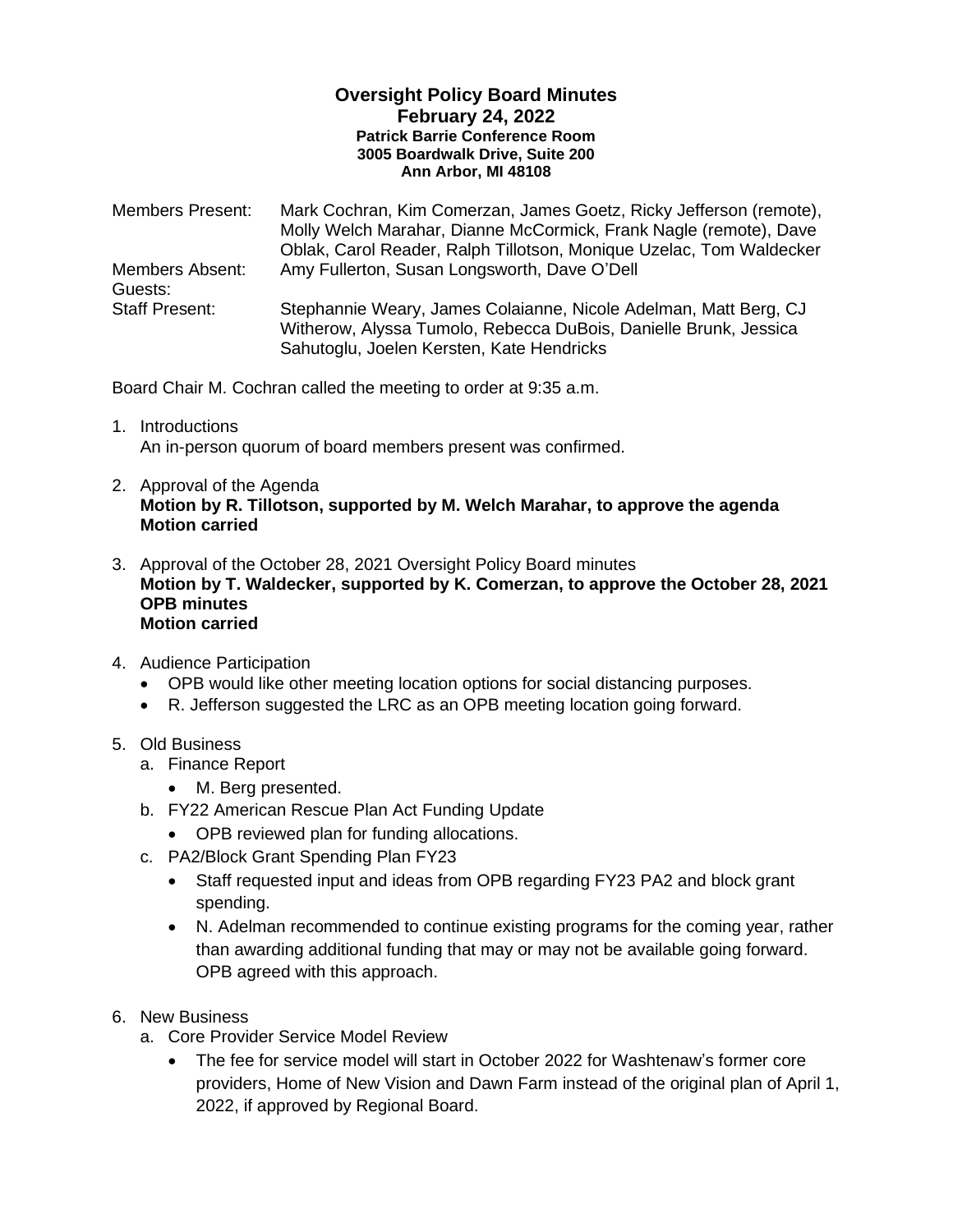- M. Welch Marahar expressed concern for the continued availability of publicly-funded treatment beds, and how the PIHP will ensure that availability now that the access has been streamlined.
- Nicole agreed that this is a concern, which is one reason for a 10/1/22 start date to provide time and dialogue with the former core providers to ensure availability.
- This item will remain as a standing agenda item for OPB for now.
- b. Request for PA2 Funds for Livingston Women's Specialty Service
	- A missing FY18 payment was discovered during a Livingston County CMH audit.
	- PIHP has no record of submission, but CMH is sure they submitted.

## **Motion by R. Tillotson, supported by J. Goetz, to approve \$11,058.50 in FY22 PA2 funds to Livingston County Community Mental Health Authority for the Livingston Women's Specialty Services (WSS) Program for an outstanding FY18 invoice Motion carried**

- c. SUD Dashboard
	- J. Sahutoglu presented.
	- Staff will bring the dashboard to the quarterly provider meetings going forward.
	- OPB would also like to review the dashboard on a quarterly basis.
- d. Naloxone Distribution and Regional Reports
	- A. Tumolo and R. DuBois presented.
	- This data will be presented to OPB on a quarterly basis.
- e. Naloxone Policy

HBV HCV, page 15 of packet: K. Comerzan advised that both Hepatitis B and Hepatitis C should be included.

## **Motion by T. Waldecker, supported by D. McCormick, to approve the revised Naloxone policy, including K. Comerzan's recommendation, noted above Motion carried**

f. SUD Media Campaign Policy

## **Motion by T. Waldecker, supported by R. Tillotson, to approve the revised SUD Media Campaign Motion carried**

- 7. Report from Regional Board
	- No official meeting, no quorum.
- 8. SUD Director Updates
	- a. CEO Update
		- The Shirkey bill has momentum, will likely make it to the senate floor. If it passes in the Senate, the next step would be a move to the House.
		- The current plan is for staff to begin returning to the office in March.
	- b. Opioid Health Homes
		- Packard is the current OHH.